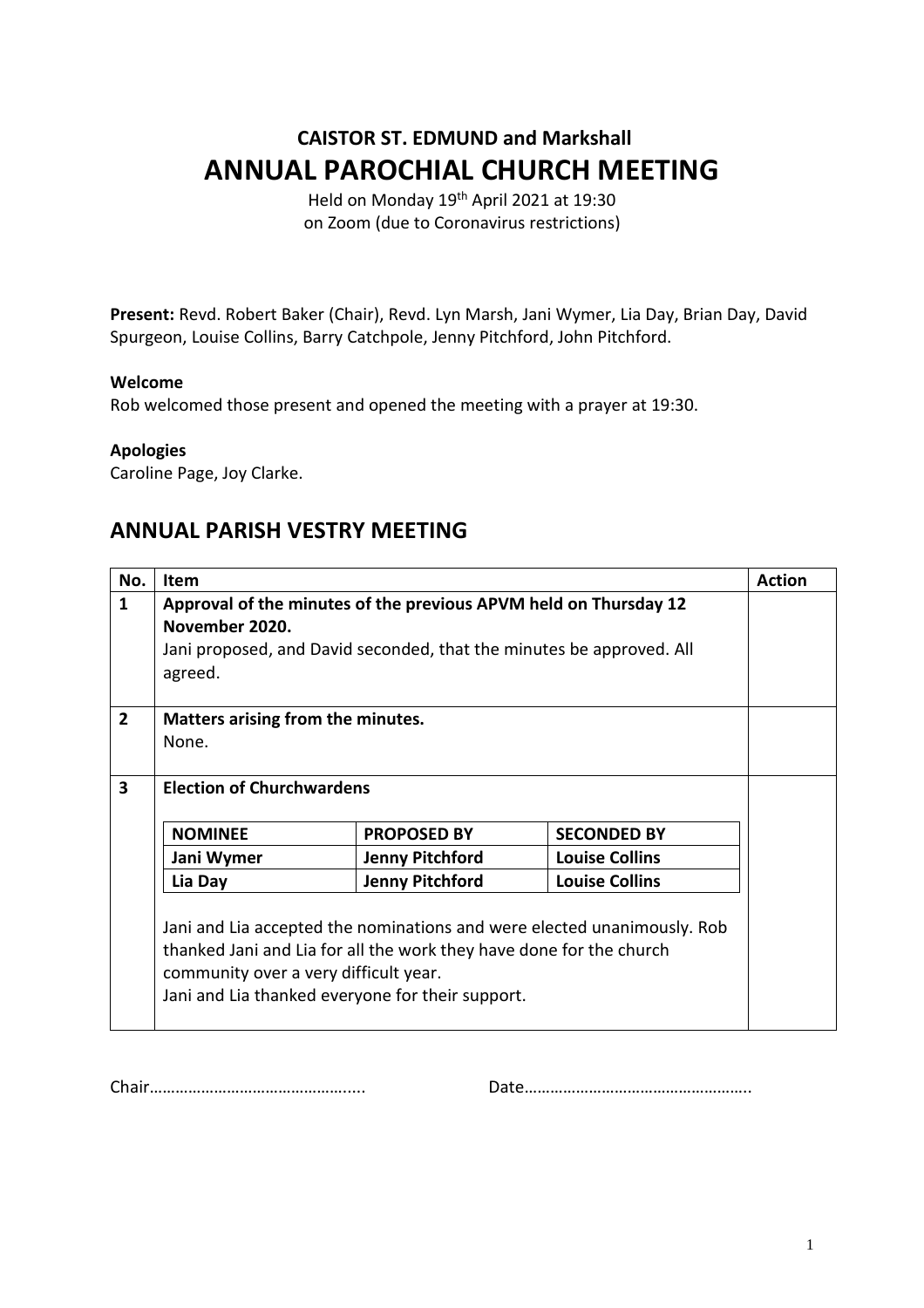## **ANNUAL PAROCHIAL CHURCH MEETING**

**Present:** Revd. Robert Baker (Chair), Revd. Lyn Marsh, Jani Wymer, Lia Day, Brian Day, David Spurgeon, Louise Collins, Barry Catchpole, Jenny Pitchford, John Pitchford.

The meeting opened at 19:40.

### **Apologies:** Caroline Page, Joy Clarke

| No.            | Item                                                                                                                                 | <b>Action</b> |  |
|----------------|--------------------------------------------------------------------------------------------------------------------------------------|---------------|--|
| $\mathbf{1}$   | Approval of the minutes of the previous APCM held on Thursday 12 <sup>th</sup>                                                       |               |  |
|                | November 2020.                                                                                                                       |               |  |
|                | Jani proposed, and John seconded, that the minutes be approved. All<br>agreed.                                                       |               |  |
|                |                                                                                                                                      |               |  |
| $\overline{2}$ | Matters arising from the minutes. None.                                                                                              |               |  |
| 3              | <b>Vicar's Report</b>                                                                                                                |               |  |
|                | Rob's full report is included in the APCM report 2021.                                                                               |               |  |
|                | Rob shared a video from Stoke Holy Cross Primary School with a song                                                                  |               |  |
|                | recorded by the children to help us to remember to pray; to recognise that                                                           |               |  |
|                | Jesus is with us and to receive God's peace. Rob reminded us that although                                                           |               |  |
|                | this year has been really difficult, we have been encouraged to turn towards                                                         |               |  |
|                | Jesus' light coming into the darkness.                                                                                               |               |  |
| 4              | Approval of the Annual Report and financial statements 2020, to include:                                                             |               |  |
|                | David presented the Final Account and Financial Report for 2020.                                                                     |               |  |
|                | Jani thanked David for being our treasurer and for his clear accounts. Rob<br>and Lia also thanked David for producing the accounts. |               |  |
|                |                                                                                                                                      |               |  |
|                | Jani proposed, and Louise seconded, that we approve the Final Account and                                                            |               |  |
|                | Financial Report for 2020. All agreed.                                                                                               |               |  |
|                | a. appointment of Independent Examiner to end 2021                                                                                   |               |  |
|                | Jani proposed and Louise seconded that Peter Johnson be appointed<br>Independent Examiner to the end 2021.                           |               |  |
|                | b. adoption of diocesan policies on the safeguarding of children and<br>vulnerable adults, and appointment of Safeguarding Officer   |               |  |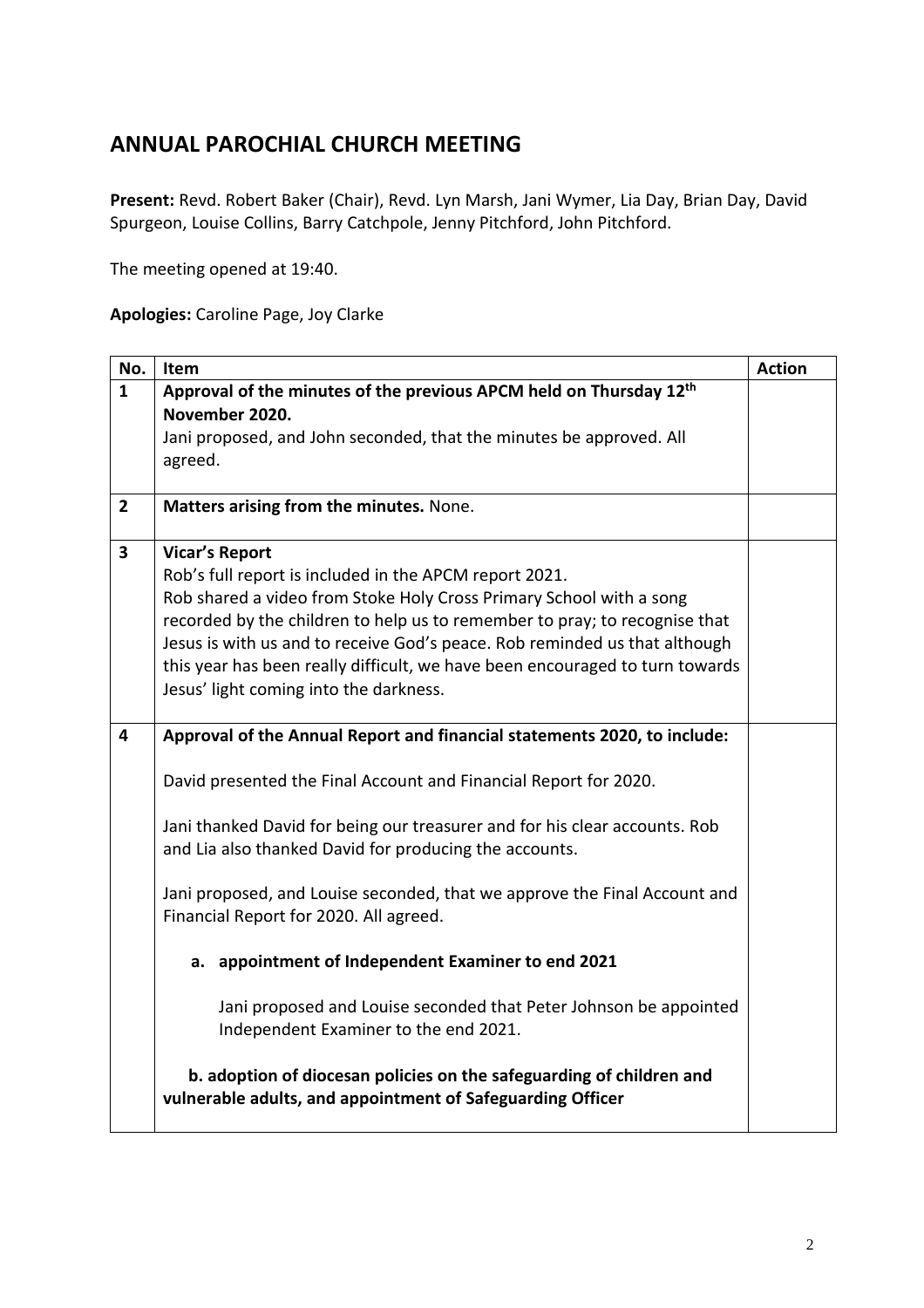|   |                                                                                                                                                                                                                                                                                                                                                                                           | Alison Peck has agreed to continue as Safeguarding Officer. Alison was<br>was agreed by Caistor PCC in their meeting of 03/12/2020).                                                                                            | appointed Safeguarding Officer for the Venta group at the end of 2020 (this |  |  |
|---|-------------------------------------------------------------------------------------------------------------------------------------------------------------------------------------------------------------------------------------------------------------------------------------------------------------------------------------------------------------------------------------------|---------------------------------------------------------------------------------------------------------------------------------------------------------------------------------------------------------------------------------|-----------------------------------------------------------------------------|--|--|
|   | The PCC agreed to check and approve the diocesan policies on the<br>May.                                                                                                                                                                                                                                                                                                                  | safeguarding of children and vulnerable adults at the next PCC meeting in                                                                                                                                                       |                                                                             |  |  |
|   | c. approval of terrier<br>Jani confirmed that there has been no change to the terrier since last year.<br>Louise proposed, and John seconded, that we approve the terrier. All<br>agreed.<br>Lyn suggested that a hard copy be kept in the office at the Vicarage and a<br>further copy be kept in the safe at the church. In addition, Jani has an<br>electronic version of the terrier. |                                                                                                                                                                                                                                 |                                                                             |  |  |
|   | agreed.<br>Officer. All agreed.                                                                                                                                                                                                                                                                                                                                                           | d. approval of electoral roll, and appointment of Electoral Roll Officer<br>Jani advised that there has been one new addition to the electoral roll.<br>Lia proposed, and Louise seconded, that Jani continue as Electoral Roll | Barry proposed, and Lyn seconded, that we approve the electoral roll. All   |  |  |
| 5 | Election of members of the Parochial Church Council for 2021<br>The following nominees were elected to the PCC:                                                                                                                                                                                                                                                                           |                                                                                                                                                                                                                                 |                                                                             |  |  |
|   | <b>NOMINEE</b>                                                                                                                                                                                                                                                                                                                                                                            | <b>PROPOSED BY</b>                                                                                                                                                                                                              | <b>SECONDED BY</b>                                                          |  |  |
|   | <b>David Spurgeon</b>                                                                                                                                                                                                                                                                                                                                                                     | <b>Barry Catchpole</b>                                                                                                                                                                                                          | John Pitchford                                                              |  |  |
|   | <b>Louise Collins</b>                                                                                                                                                                                                                                                                                                                                                                     | <b>Barry Catchpole</b>                                                                                                                                                                                                          | John Pitchford                                                              |  |  |
|   | <b>Brian Day</b>                                                                                                                                                                                                                                                                                                                                                                          | <b>Barry Catchpole</b>                                                                                                                                                                                                          | <b>John Pitchford</b>                                                       |  |  |
|   | Rob thanked the nominees for their contribution over the past year.<br>Revd. Robert Baker and Revd. Lyn Marsh, and the two Churchwardens - Jani<br>Wymer and Cornelia Day - are ex-officio members of the PCC.<br>The PCC for 2021 will be: Revd. Robert Baker (Chair), Revd. Lyn Marsh, Jani<br>Wymer, Lia Day, Brian Day, David Spurgeon and Louise Collins.                            |                                                                                                                                                                                                                                 |                                                                             |  |  |
|   |                                                                                                                                                                                                                                                                                                                                                                                           |                                                                                                                                                                                                                                 |                                                                             |  |  |
| 6 |                                                                                                                                                                                                                                                                                                                                                                                           | Review of sub-groups and any lead responsibilities                                                                                                                                                                              |                                                                             |  |  |
|   | Nothing to add as group has not met.                                                                                                                                                                                                                                                                                                                                                      |                                                                                                                                                                                                                                 |                                                                             |  |  |